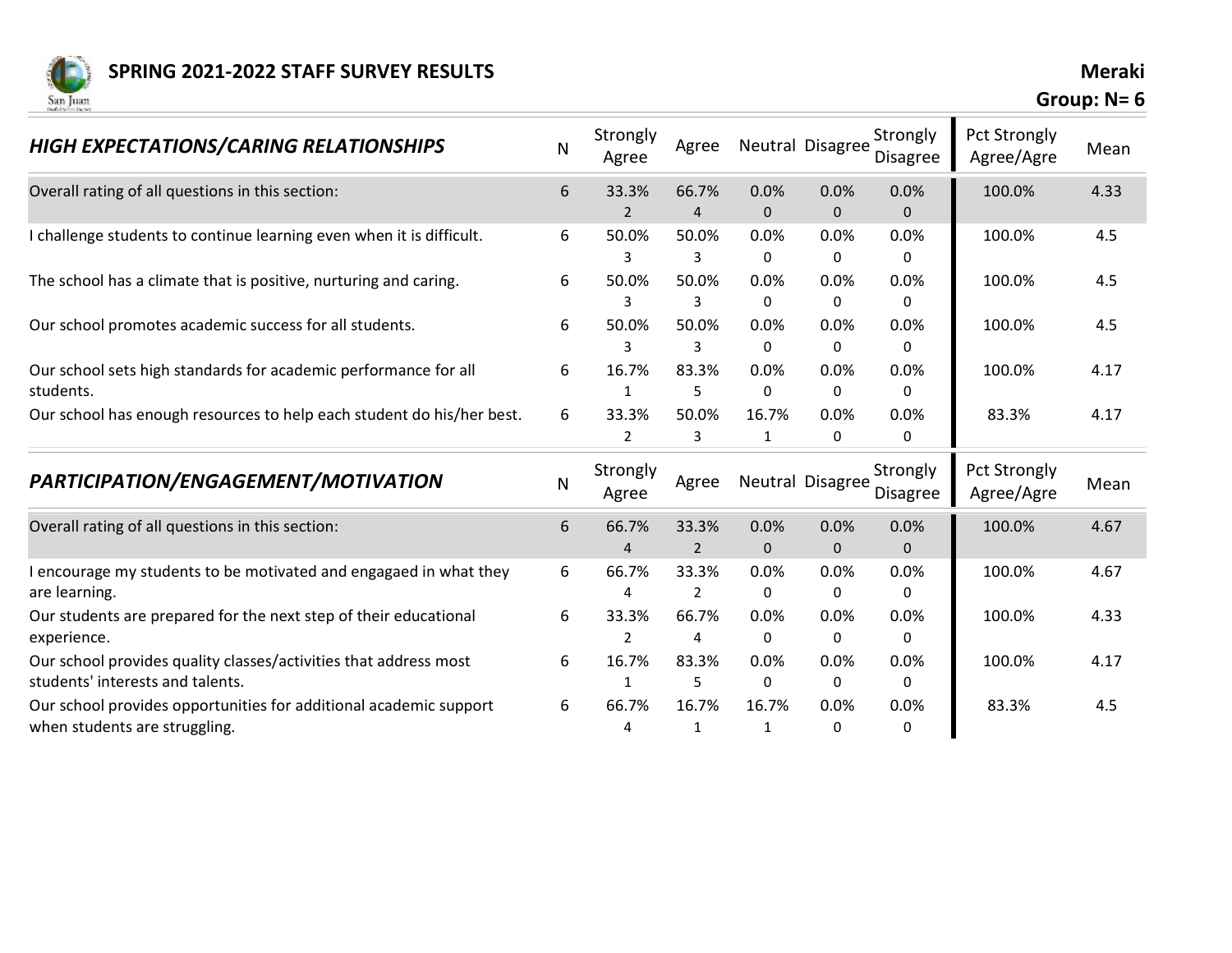| <b>SAFETY</b>                                                                          | N | Strongly<br>Agree       | Agree                   |                      | Neutral Disagree | Strongly<br>Disagree | Pct Strongly<br>Agree/Agre | Mean |
|----------------------------------------------------------------------------------------|---|-------------------------|-------------------------|----------------------|------------------|----------------------|----------------------------|------|
| Overall rating of all questions in this section:                                       | 6 | 100.0%<br>6             | 0.0%<br>$\mathbf{0}$    | 0.0%<br>$\mathbf{0}$ | 0.0%<br>0        | 0.0%<br>$\mathbf{0}$ | 100.0%                     | 5    |
| Concerns about student safety are addressed in an appropriate and<br>timely manner.    | 6 | 50.0%                   | 50.0%<br>3              | 0.0%<br>$\mathbf{0}$ | 0.0%<br>0        | 0.0%<br>0            | 100.0%                     | 4.5  |
| Our school is a safe place for all students.                                           | 6 | 100.0%<br>6             | 0.0%<br>$\mathbf{0}$    | 0.0%<br>$\mathbf{0}$ | 0.0%<br>0        | 0.0%<br>$\mathbf{0}$ | 100.0%                     | 5    |
| Concerns about staff safety are addressed in an appropriate and timely<br>manner.      | 6 | 66.7%                   | 33.3%<br>2              | 0.0%<br>0            | 0.0%<br>0        | 0.0%<br>0            | 100.0%                     | 4.67 |
| Our school is a safe place for all staff.                                              | 6 | 100.0%<br>6             | 0.0%<br>0               | 0.0%<br>$\Omega$     | 0.0%<br>0        | 0.0%<br>0            | 100.0%                     | 5    |
| <b>SCHOOL CULTURE/SENSE OF BELONGING</b>                                               | N | Strongly<br>Agree       | Agree                   |                      | Neutral Disagree | Strongly<br>Disagree | Pct Strongly<br>Agree/Agre | Mean |
| Overall rating of all questions in this section:                                       | 6 | 66.7%<br>$\overline{a}$ | 33.3%<br>$\overline{2}$ | 0.0%<br>$\mathbf 0$  | 0.0%<br>0        | 0.0%<br>$\mathbf{0}$ | 100.0%                     | 4.67 |
| All students are treated fairly at my school.                                          | 6 | 66.7%<br>4              | 33.3%<br>$\overline{2}$ | 0.0%<br>$\Omega$     | 0.0%<br>0        | 0.0%<br>0            | 100.0%                     | 4.67 |
| Our school fosters an appreciation of student diversity and respect for<br>each other. | 6 | 66.7%<br>4              | 33.3%<br>$\overline{2}$ | 0.0%<br>0            | 0.0%<br>0        | 0.0%<br>0            | 100.0%                     | 4.67 |
| Our students at this school feel like they are part of the school<br>community.        | 6 | 50.0%                   | 50.0%<br>3              | 0.0%<br>$\mathbf{0}$ | 0.0%<br>0        | 0.0%<br>0            | 100.0%                     | 4.5  |
| The school listens to student input on important issues.                               | 6 | 66.7%                   | 33.3%<br>2              | 0.0%<br>0            | 0.0%<br>0        | 0.0%<br>0            | 100.0%                     | 4.67 |
| People are respectful to others at our school.                                         | 6 | 83.3%<br>5              | 16.7%<br>$\mathbf{1}$   | 0.0%<br>0            | 0.0%<br>0        | 0.0%<br>0            | 100.0%                     | 4.83 |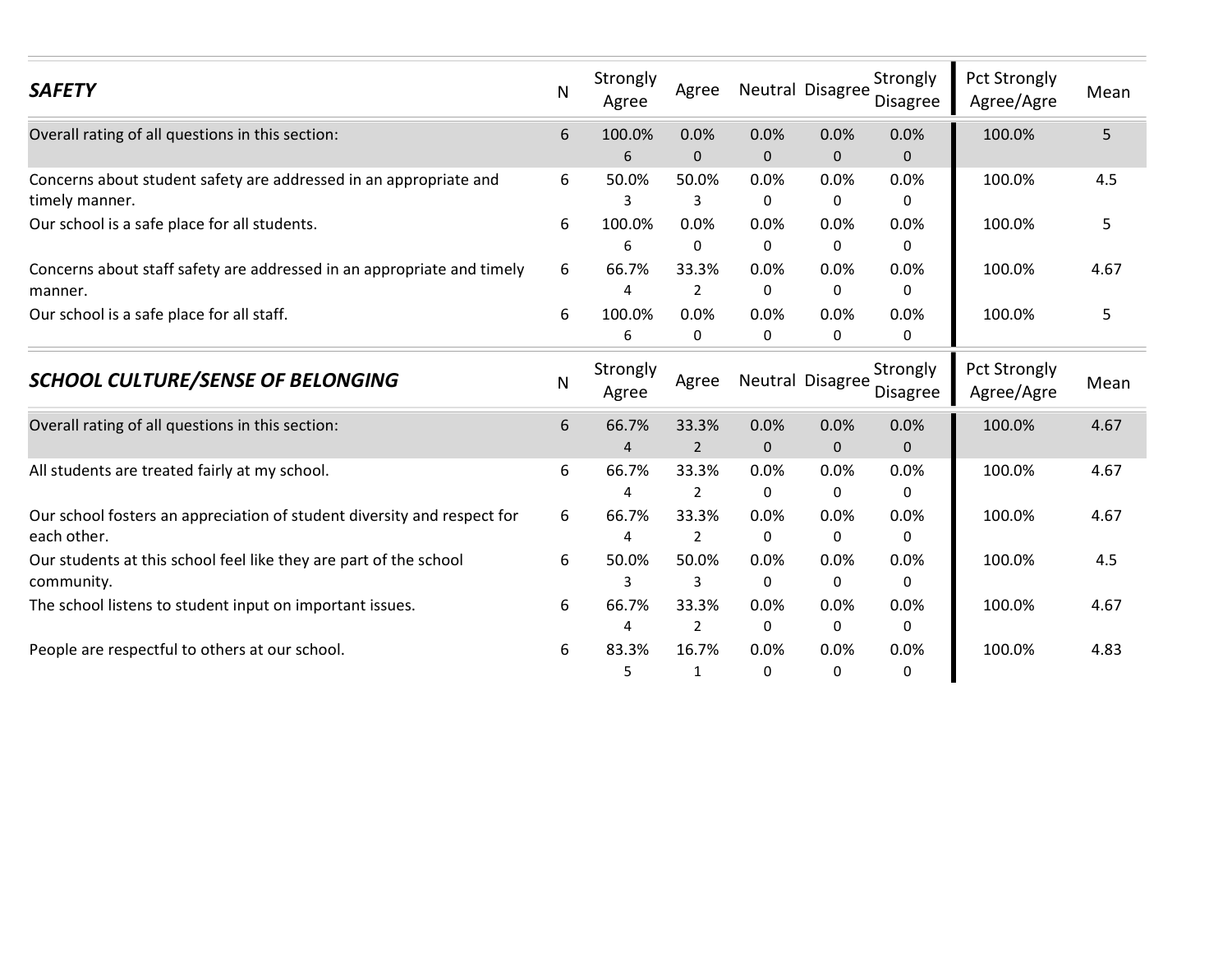| <b>ACADEMIC PROGRESS</b>                                                                                | N | Strongly<br>Agree       | Agree                   |                       | Neutral Disagree      | Strongly<br>Disagree | <b>Pct Strongly</b><br>Agree/Agre | Mean |
|---------------------------------------------------------------------------------------------------------|---|-------------------------|-------------------------|-----------------------|-----------------------|----------------------|-----------------------------------|------|
| Overall rating of all questions in this section:                                                        | 6 | 50.0%<br>3              | 50.0%<br>$\mathbf{3}$   | 0.0%<br>$\mathbf 0$   | 0.0%<br>$\mathbf 0$   | 0.0%<br>$\mathbf 0$  | 100.0%                            | 4.5  |
| I provide students with information about how their assessments are<br>tests are graded.                | 6 | 0.0%<br>0               | 83.3%<br>5              | 16.7%<br>$\mathbf{1}$ | 0.0%<br>0             | 0.0%<br>0            | 83.3%                             | 3.83 |
| I keep parents well-informed about their student's progress.                                            | 6 | 0.0%<br>0               | 83.3%<br>5              | 0.0%<br>0             | 16.7%<br>$\mathbf{1}$ | 0.0%<br>0            | 83.3%                             | 3.67 |
| Grading is equitable and fair at my school.                                                             | 6 | 50.0%<br>3              | 50.0%<br>3              | 0.0%<br>0             | 0.0%<br>0             | 0.0%<br>0            | 100.0%                            | 4.5  |
| Adults at this school encourage all students to work hard so that they<br>can be successful.            | 6 | 50.0%<br>3              | 50.0%<br>3              | 0.0%<br>$\Omega$      | 0.0%<br>$\Omega$      | 0.0%<br>0            | 100.0%                            | 4.5  |
| Adults at this school go out of their way to help our students.                                         | 6 | 100.0%<br>6             | 0.0%<br>0               | 0.0%<br>0             | 0.0%<br>0             | 0.0%<br>0            | 100.0%                            | 5    |
| I provide students with timely and regular feedback on their learning                                   | 6 | 66.7%<br>4              | 33.3%<br>$\overline{2}$ | 0.0%<br>$\mathbf 0$   | 0.0%<br>0             | 0.0%<br>0            | 100.0%                            | 4.67 |
| I send work or ideas that help parents support their students at home.                                  | 6 | 33.3%<br>$\overline{2}$ | 33.3%<br>$\overline{2}$ | 16.7%<br>$\mathbf{1}$ | 16.7%<br>1            | 0.0%<br>$\Omega$     | 66.7%                             | 3.83 |
| <b>PARENT INVOLVEMENT</b>                                                                               | N | Strongly<br>Agree       | Agree                   |                       | Neutral Disagree      | Strongly<br>Disagree | <b>Pct Strongly</b><br>Agree/Agre | Mean |
| Overall rating of all questions in this section:                                                        | 6 | 66.7%<br>4              | 33.3%<br>$\overline{2}$ | 0.0%<br>$\mathbf{0}$  | 0.0%<br>$\mathbf{0}$  | 0.0%<br>$\mathbf{0}$ | 100.0%                            | 4.67 |
| I am helpful to parents when they come to school, email or call.                                        | 6 | 66.7%<br>4              | 33.3%<br>$\overline{2}$ | 0.0%<br>0             | 0.0%<br>0             | 0.0%<br>$\pmb{0}$    | 100.0%                            | 4.67 |
| The staff at our school listens to parent concerns about issues.                                        | 6 | 83.3%<br>5              | 16.7%<br>$\mathbf{1}$   | 0.0%<br>$\mathbf{0}$  | 0.0%<br>0             | 0.0%<br>0            | 100.0%                            | 4.83 |
| Our school clearly outlines the parent, student and school<br>responsibilities in educating each child. | 6 | 33.3%<br>2              | 50.0%<br>3              | 16.7%<br>$\mathbf{1}$ | 0.0%<br>0             | 0.0%<br>$\pmb{0}$    | 83.3%                             | 4.17 |
| Our school offers parents opportunities to be involved in school and<br>classroom activities.           | 6 | 33.3%<br>2              | 66.7%<br>4              | 0.0%<br>0             | 0.0%<br>$\Omega$      | 0.0%<br>$\Omega$     | 100.0%                            | 4.33 |